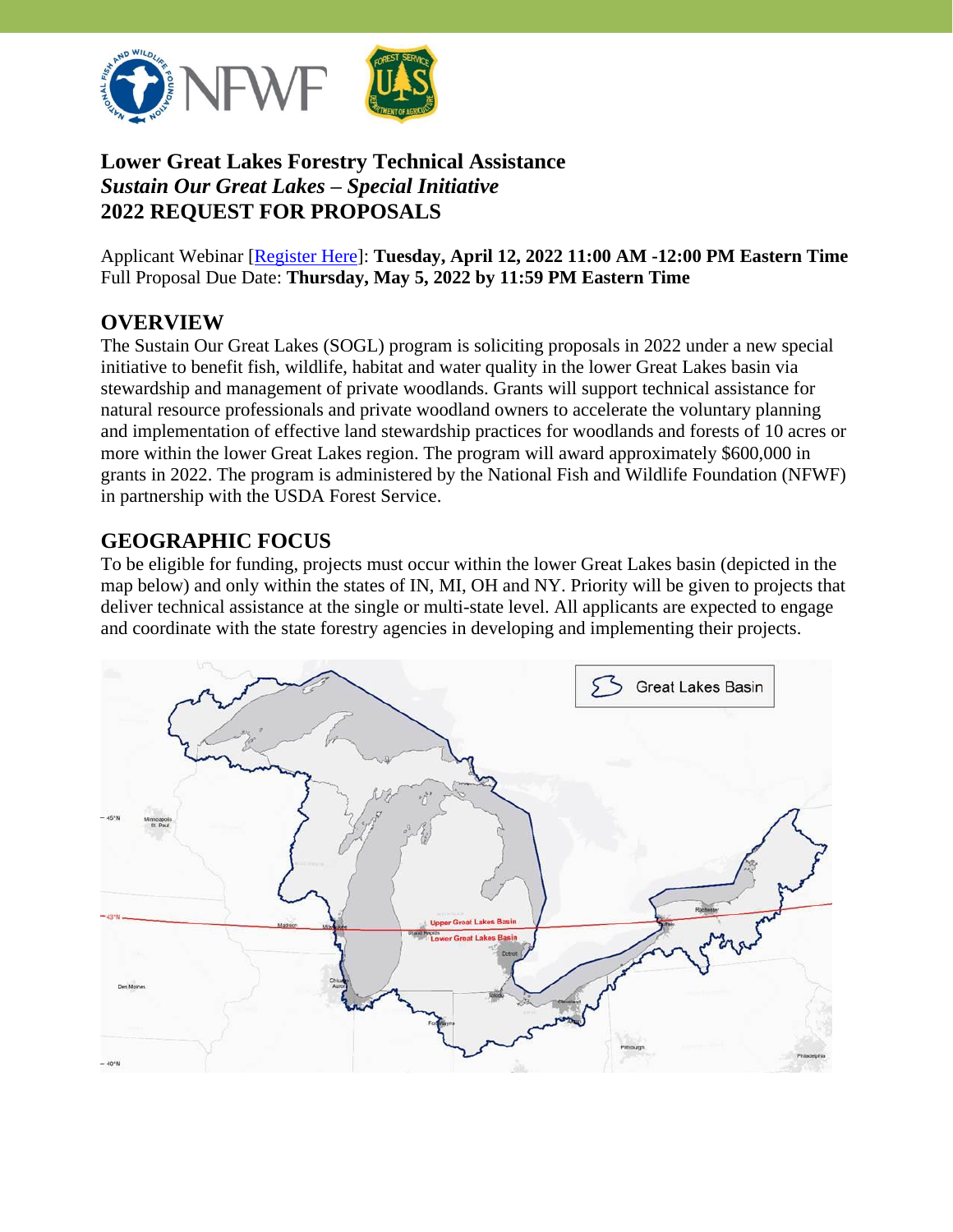#### **PROGRAM PRIORITIES**

The Lower Great Lakes Forestry Technical Assistance Special Initiative will fund projects that provide landowners with technical assistance for improving forest management, adopting multiresource management plans, and implementing conservation practices on their forests to improve wildlife habitat and enhance water quality. This funding opportunity focuses on technical and planning assistance for woodland and forest parcels of 10 acres or more, but work on smaller acreages may be considered. Grant recipients can hire or otherwise support forestry professionals who will help landowners develop and implement economically sound approaches that achieve positive environmental outcomes.

As part of advancing woodland stewardship and restoration goals, applicants are encouraged to propose projects that improve wildlife habitat and engage historically underserved landowners.

Projects should seek to implement one or more of the following strategies:

- Increase forestry technical assistance capacity in the lower Great Lakes region through the hiring of staff or contractors who will work with landowners to develop and implement forest management plans, multi-resource management plans, or practice plans and assist with implementation of forest restoration and management treatments.
- Provide technical, planning and implementation assistance for forest landowners to protect, maintain, enhance, and preserve habitat for wildlife and fish species, including threatened and endangered species; and/or to achieve water quality and watershed health improvements, including efforts to improve forest health and resilience and restore riparian forests.
- Enhance collaborative and strategic outreach and technical assistance to increase the number of private landowners and/or producers engaged in woodland restoration and stewardship practices.
- Implement innovative methods to engage private landowners, potentially including smaller acreage landowners, expand on-the-ground restoration and stewardship activities on private lands, and to identify and better understand landowner motivations and barriers to sustainable woodland management.
- Feature demonstration areas that complement or accelerate technical assistance by both achieving on-the-ground accomplishments for a specific area and providing sites for conservation education and technology transfer particularly for the forest landowner audience.
- Support the development and implementation of agroforestry practices such as alley cropping, shelterbelts, riparian forest buffers, and windbreaks that provide nutritional, environmental, educational, and other benefits.
- Address barriers to landowner participation in forestry and conservation programs: historically underserved landowners and/or landowners that have not previously participated in programs are encouraged.

All proposals must estimate the number of acres to be restored, enhanced, or maintained as a result of proposed outreach and technical assistance activities and estimate how those improvements may improve water quality (e.g. lbs. sediment or nutrients eliminated from entering waterways). Projects should effectively align with and complement other existing private land initiatives, implementation plans or programs, such as USDA Forest Service's Forest Stewardship Program and relevant state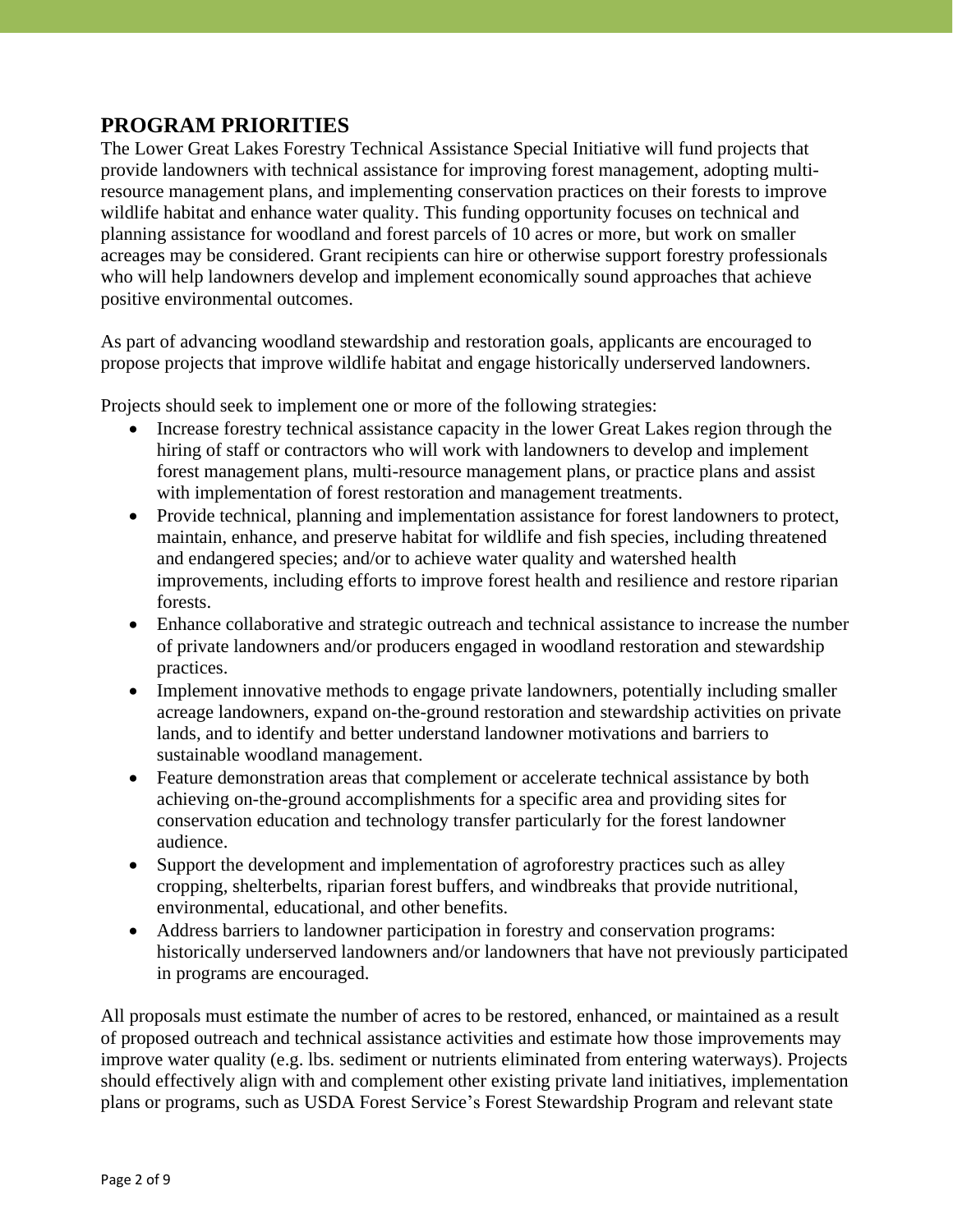programs as well as the 2020 State Forest Action Plans. Priority will be given to projects that include outreach and technical assistance to and enhanced participation of historically underserved landowners, including landowners and/or producers that identify as one or more of the federal underserved and/or special emphasis categories.

All proposals must specifically address how projects will directly and measurably contribute to the accomplishment of program goals. Further information on the program goals can be found in NFWF's [Great Lakes Business Plan.](https://www.nfwf.org/sites/default/files/greatlakes/Documents/great-lakes-business-plan.pdf)

# **PROJECT METRICS**

To better gauge progress on individual grants and to ensure greater consistency of project data provided by multiple grants, the Easygrants application includes a list of standard metrics options for describing project impacts and reporting outcomes. **We ask that applicants select only the most relevant metrics from this list for their project** (all possible program metrics are shown in the table below). If you think an applicable metric has not been provided, please contact *Aislinn Gauchay [aislinn.gauchay@nfwf.org](mailto:aislinn.gauchay@nfwf.org)* to discuss acceptable alternatives.

| <b>Strategy</b>                      | <b>Recommended Metric</b> | <b>Additional Guidance</b>                                |
|--------------------------------------|---------------------------|-----------------------------------------------------------|
| Capacity,<br>Outreach,<br>Incentives | # jobs sustained          | Enter the number of jobs sustained. If applicable, in the |
|                                      |                           | NOTES section report the number of jobs sustained for     |
|                                      |                           | people in the Historically Underserved or Special         |
|                                      |                           | Emphasis categories.                                      |
|                                      | # jobs created            | Enter the number of new jobs created. If applicable, in   |
|                                      |                           | the NOTES section report the number of new jobs           |
|                                      |                           | created for people in the Historically Underserved or     |
|                                      |                           | Special Emphasis categories                               |
|                                      | # people reached          | Enter the number of people who responded to an offer      |
|                                      |                           | of outreach, training, or technical assistance. In the    |
|                                      |                           | NOTES, specify the percent of people reached out of       |
|                                      |                           | the total targeted. If applicable, note the number of     |
|                                      |                           | people in the Historically Underserved or Special         |
|                                      |                           | Emphasis categories.                                      |
|                                      | # people (landowners)     | Enter the number of people who developed and              |
|                                      | with changed behavior     | implemented conservation practices and/or forest          |
|                                      |                           | management as the result of outreach, training, or        |
|                                      |                           | technical assistance. In the NOTES, specify the percent   |
|                                      |                           | of people reached out of the total targeted. If           |
|                                      |                           | applicable, note the number of people in the              |
|                                      |                           | Historically Underserved or Special Emphasis              |
|                                      |                           | categories.                                               |
|                                      | Acreage of project        | Enter the total number of acres impacted by one or        |
|                                      | footprint                 | more project conservation activities. Only count an       |
|                                      |                           | acre once, even if multiple activities or treatments will |
|                                      |                           | occur on that acre during the project.                    |
|                                      | <b>Acres with BMPs</b>    | Enter the number of woodland/forest acres with            |
|                                      | applied to reduce         | enhanced nutrient management practices or forest          |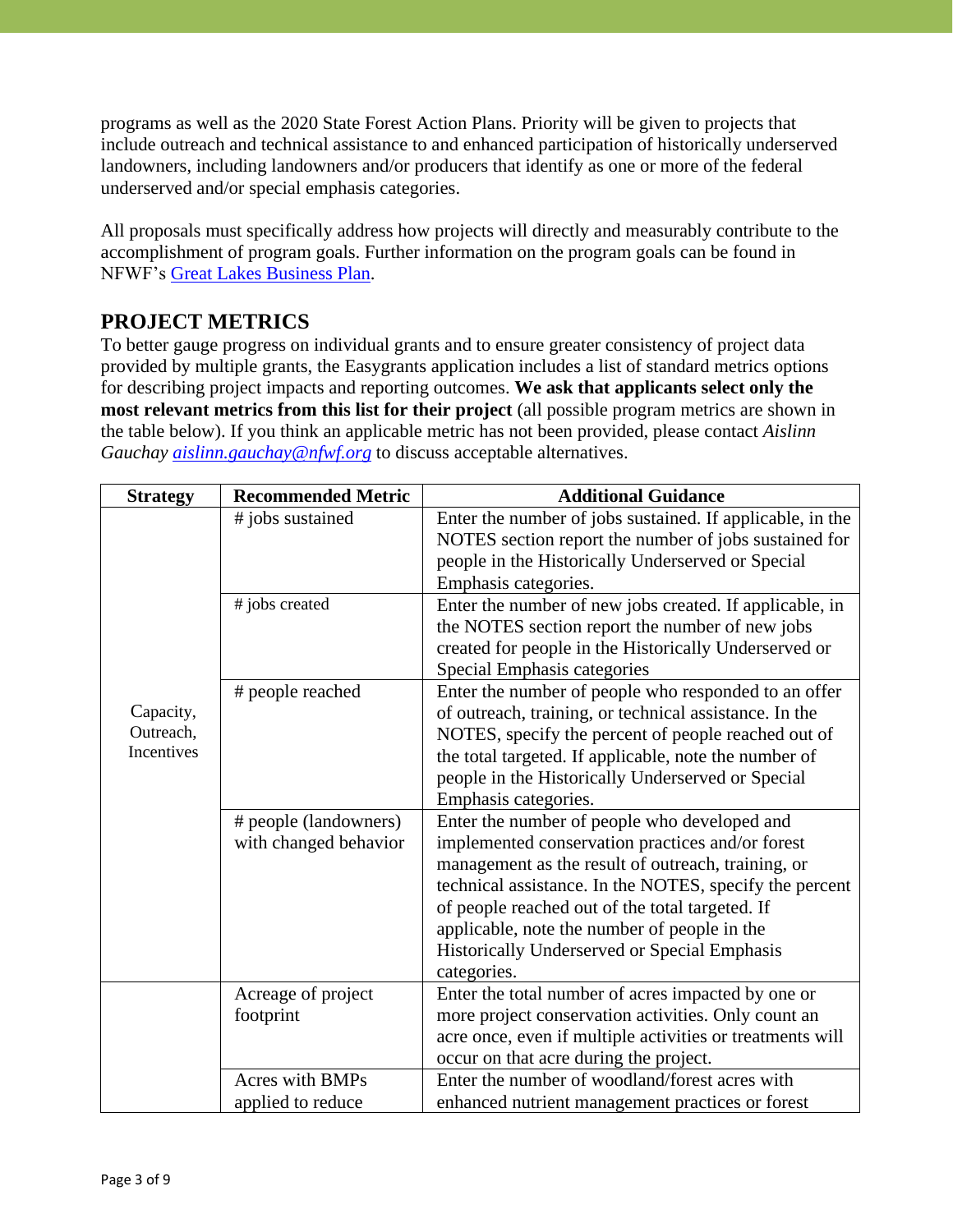| Habitat<br>Management | nutrient or sediment<br>loads                                       | management activities that are intended to improve<br>water quality. Please describe the nutrient management<br>practices in the NOTES section.                                                                                                                                                              |
|-----------------------|---------------------------------------------------------------------|--------------------------------------------------------------------------------------------------------------------------------------------------------------------------------------------------------------------------------------------------------------------------------------------------------------|
|                       | Lbs. of phosphorus<br>prevented from<br>entering system<br>annually | Enter the amount of phosphorus prevented from<br>entering system annually and indicate method of<br>calculating reduction in NOTES section.                                                                                                                                                                  |
|                       | Lbs. of sediment<br>prevented from<br>entering system<br>annually   | Enter the amount of sediment prevented from entering<br>system annually and indicate method of calculating<br>reduction in NOTES section.                                                                                                                                                                    |
|                       | Lbs. of nitrogen<br>prevented from<br>entering system<br>annually   | Enter the amount of nitrogen prevented from entering<br>system annually and indicate method of calculating<br>reduction in NOTES section.                                                                                                                                                                    |
|                       | Acres burned                                                        | Enter the number of acres prescribed fire was applied.<br>In the NOTES section, specify the average frequency<br>(in years) at which prescribed burning is expected to<br>occur in the future, the vegetation being burned and, if<br>forest, whether trees have been planted in past 10 years<br>(Yes, No). |
|                       | # BMPs implemented                                                  | Enter the number of BMPs implemented. In the<br>NOTES section, specify the percentage of BMPs<br>implemented out of the total recommendations<br>developed.                                                                                                                                                  |
|                       | # conservation plans<br>developed                                   | Enter the number of conservation plans developed. In<br>the NOTES section, specify the number of plans that<br>were implemented out of the total number developed.                                                                                                                                           |
|                       | # management plans<br>with BMPs                                     | Enter the number of forest management plans<br>developed. In the NOTES section, specify the number<br>of plans that were implemented out of the total number<br>developed.                                                                                                                                   |
|                       | Acres under improved<br>management                                  | Enter the number of acres that are being managed by<br>or apply to forest management and/or conservation<br>plans developed during this project. Only count an acre<br>once, even if multiple plans exist or if implementation<br>activities or treatments will occur on that acre during<br>the project.    |

# **ELIGIBILITY**

# **Eligible and Ineligible Entities**

● Eligible applicants include non-profit 501(c) organizations, state government agencies, local governments, municipal governments, Tribal governments and organizations, and educational institutions.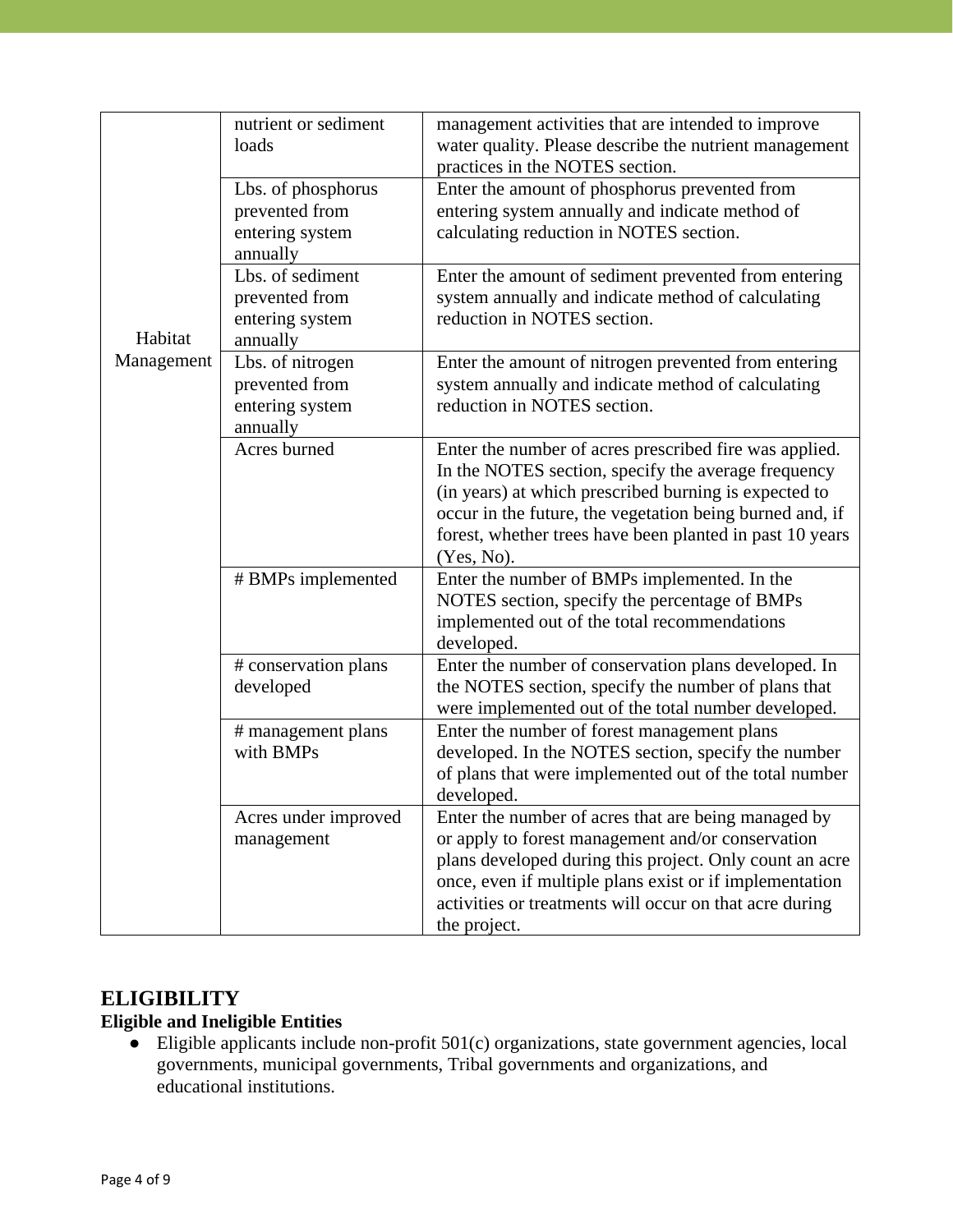● Ineligible applicants include federal government agencies, unincorporated individuals, and private for-profit businesses.

#### **Ineligible Uses of Grant Funds**

- **Equipment**: Applicants are encouraged to rent equipment where possible or use matching funds to make those purchases. NFWF acknowledges, however, that some projects may only be completed using NFWF funds to procure equipment. If this applies to your project, please contact the program staff listed in this RFP to discuss options.
- Federal funds and matching contributions may not be used to procure or obtain equipment, services, or systems (including entering into or renewing a contract) that uses telecommunications equipment or services produced by Huawei Technologies Company or ZTE Corporation (or any subsidiary or affiliate of such entities) as a substantial or essential component, or as critical technology of any system. Refer to Public Law 115-232, section 889 for additional information.
- NFWF funds and matching contributions may not be used to support political advocacy, fundraising, lobbying, litigation, terrorist activities or Foreign Corrupt Practices Act violations.
- NFWF funds may not be used to support ongoing efforts to comply with legal requirements, including permit conditions, mitigation and settlement agreements. However, grant funds may be used to support projects that enhance or improve upon existing baseline compliance efforts.

#### **FUNDING AVAILABILITY AND MATCH**

Approximately \$600,000 is expected to be available for grant awards in 2022. Individual grant awards will range from \$150,000 to \$350,000 and applicants should request no more or no less than this funding range in the proposal. Anticipated completion time for funded projects will typically be two or three years following finalization of a grant agreement.

The project narrative should include a clear timetable or schedule for project completion. Project start and end dates should define the period during which all proposed work is accomplished, all requested funds are spent, and all matching funds are spent or applied. The start date indicated in an application should not precede September 1, 2022.

The ratio of matching contributions offered to grant funding requested is one criterion considered during the review process, and projects are required to include at least a 1:1 match ratio with contributions from non-federal sources. Applicants are also encouraged to indicate relevant federal contributions to demonstrate the scope of partner investment in the project. Matching contributions must be spent or applied between the start and end dates indicated in the application.

\*Matching contributions may include cash, in-kind contributions of staff and volunteer time, work performed, materials and services donated, or other tangible contributions to the project objectives and outcomes. The cost of land acquisition or easement may also qualify as leverage for a project involving work at the protected site. In addition, eligible indirect costs (that would not be paid with requested grant funding) may be applied as match. More information about using indirect costs as match can be found by [clicking here.](http://www.nfwf.org/whatwedo/grants/applicants/Pages/indirect-policy.aspx)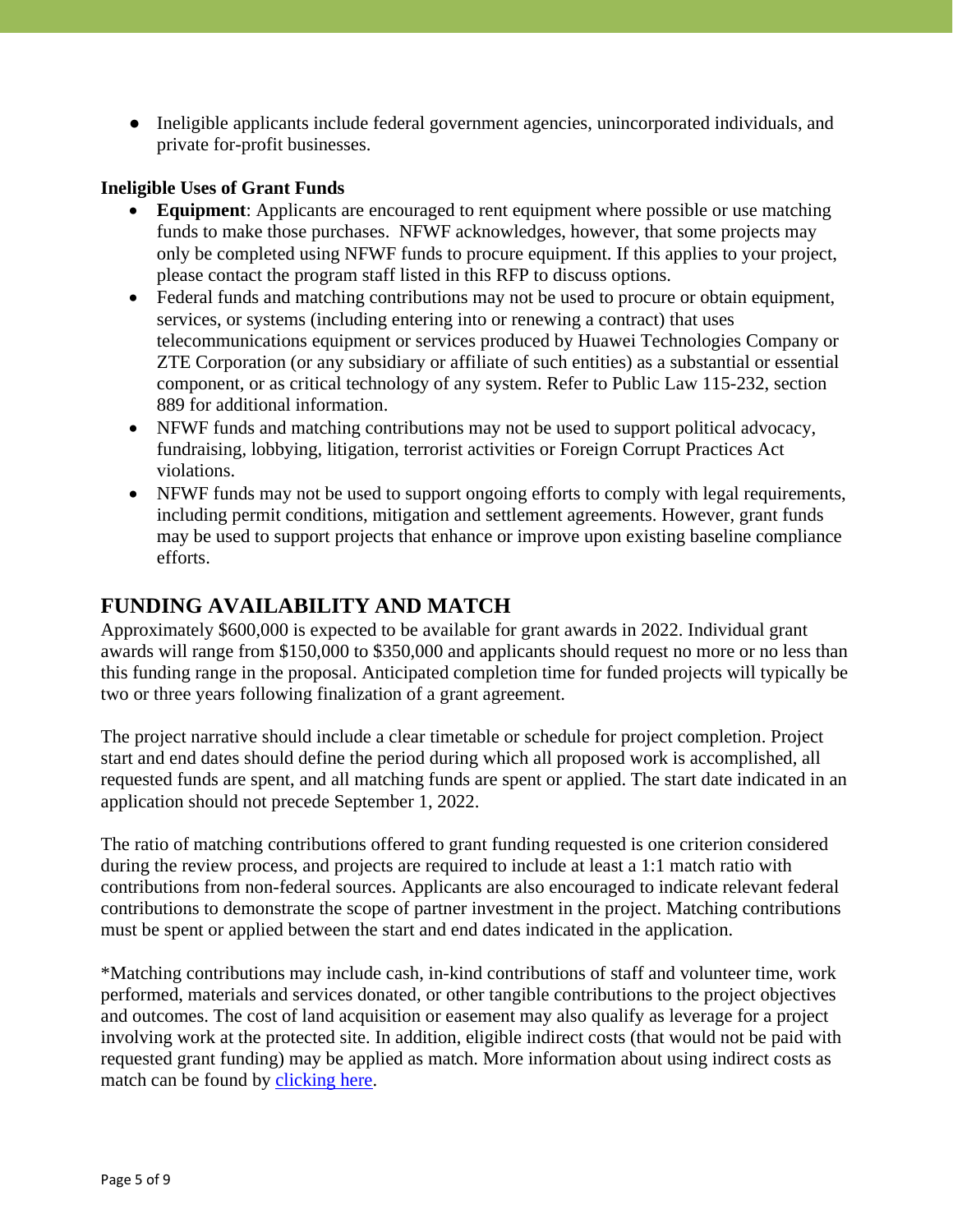### **EVALUATION CRITERIA**

All proposals will be screened for relevance, accuracy, completeness and compliance with NFWF and funding source policies. The Sustain Our Great Lakes special initiative's advisory team of funders and a panel of state reviewers will use the following criteria as a strong basis for project selections. Project selections may also be based on other considerations, such as availability of funding, geographic distribution of projects and balance among project types and grant size. Proposals will then be evaluated based on the extent to which they meet the following criteria:

- **Program Goals and Priorities** Project aligns with program goals and has specific, quantifiable performance metrics to evaluate project success. Project addresses one or more of the funding categories and subsequent strategies. For more information about the strategies and investment objectives, see NFWF's [Great Lakes Business Plan.](https://www.nfwf.org/greatlakes/Documents/great-lakes-business-plan.pdf)
- **Context** Project advances an existing conservation plan or strategy, including the 2020 State Forest Action Plans. Project references documentation to support stated alignment with state or federal priorities.
- **Technical Merit** Project is technically sound and feasible, and the proposal sets forth a clear, logical and achievable work plan and timeline. Project engages appropriate technical experts throughout project planning, design and implementation.
- **Scale** At a minimum, project will implement woodland stewardship and management best practices habitat on the order of hundreds of acres and engage landowners accordingly.
- **Budget** Costs are allowable, reasonable and budgeted in accordance with NFWF's [Budget](http://www.nfwf.org/whatwedo/grants/applicants/Pages/budget-instructions.aspx)  [Instructions](http://www.nfwf.org/whatwedo/grants/applicants/Pages/budget-instructions.aspx) cost categories. Federally funded projects must be in compliance with [OMB](https://www.ecfr.gov/current/title-2/part-200)  [Uniform Guidance](https://www.ecfr.gov/current/title-2/part-200) as applicable.
- **Cost-Effectiveness** Project includes a cost-effective budget that balances performance risk and efficient use of funds. Cost-effectiveness evaluation may include, but is not limited to, an assessment of either or both direct and indirect costs in the proposed budget. The federal government has determined that a *de minimis* 10% indirect rate is an acceptable minimum for organizations without a NICRA, as such NFWF reserves the right to scrutinize **ALL** proposals with indirect rates above 10% for cost-effectiveness.
- **Transferability** Project has potential and plan to transfer lessons learned to other communities and/or to be integrated into government programs and policies.
- **Communication** Project includes a detailed plan to communicate information about the project to appropriate audiences.
- **Funding Need** Project establishes a clear need for the funds being requested and demonstrates that activities would not move forward absent funding.
- **Conservation Plan and Context** The project advances an existing conservation plan or strategy.
- **Monitoring** Project includes a plan for monitoring progress during and after the proposed project period to track project success and adaptively address new challenges and opportunities as they arise.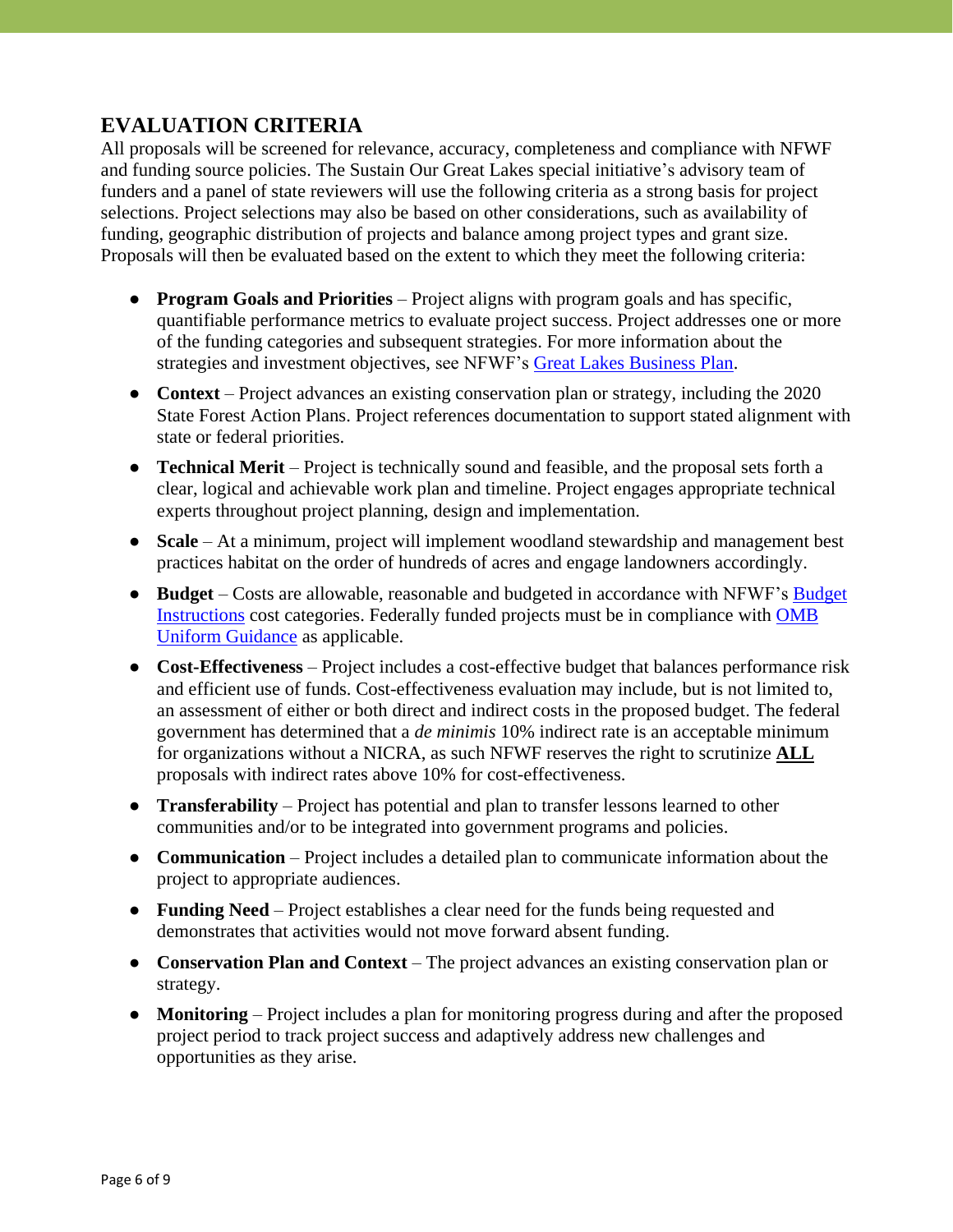- **Long-term Sustainability** Project will be maintained to ensure benefits are achieved and sustained over time. This should include how future funding will be secured to implement necessary long-term monitoring and maintenance activities.
- **Past Success** Applicant has a proven track record of success in implementing conservation practices with specific, measurable results.
- **Partnership** An appropriate partnership exists to implement the project and the project is supported by a strong local partnership that leverages additional funds and will sustain it after the life of the grant. Identify proposed partners, if known (including potential or contemplated subawards to third party subrecipients of the applicant), the roles they will play in implementing the project, and how this project will build new or enhance existing partnerships. (Note: a project partner is any local community, non-profit organization, tribe, and/or local, state, and federal government agency that contributes to the project in a substantial way and is closely involved in the completion of the project.)
- **Community Impact** The applicant organization partners and engages collaboratively with diverse local community members, leaders, community-based organizations, and other relevant stakeholders to develop and implement the proposed project. This ensures longterm sustainability and success of the project, integration into local programs and policies, and community acceptance of proposed restoration actions. Non-traditional partners or communities are enlisted to broaden the sustained impact from the project. Describe the community characteristics of the project area, identify any communities impacted, describe outreach and community engagement activities and how those will be monitored and measured. Use demographic data to support descriptions and submit letters of support from community partners and/or collaborators demonstrating their commitment to the project and engagement in project activities as proposed.

# **OTHER**

**Applicant Demographic Information** – In an effort to better understand diversity in our grantmaking, NFWF is collecting basic information on applicants and their communities via a voluntary survey form (available in Easygrants). This information will not be shared externally or with reviewers. For more details, please see the tip sheet and the Uploads section of Easygrants.

**Budget** – Costs are allowable, reasonable and budgeted in accordance with NFWF's [Budget](https://www.nfwf.org/apply-grant/application-information/budget-instructions)  [Instructions](https://www.nfwf.org/apply-grant/application-information/budget-instructions) cost categories. Federally-funded projects must be in compliance with OMB [Uniform](https://www.ecfr.gov/current/title-2/part-200)  [Guidance](https://www.ecfr.gov/current/title-2/part-200) as applicable.

**Matching Contributions** – Matching Contributions consist of cash, contributed goods and services, volunteer hours, and/or property raised and spent for the Project during the Period of Performance. Larger match ratios and matching fund contributions from a diversity of partners are encouraged and will be more competitive during application review.

**Procurement** – If the applicant chooses to specifically identify proposed Contractor(s) for Services, an award by NFWF to the applicant does not constitute NFWF's express written authorization for the applicant to procure such specific services noncompetitively. When procuring goods and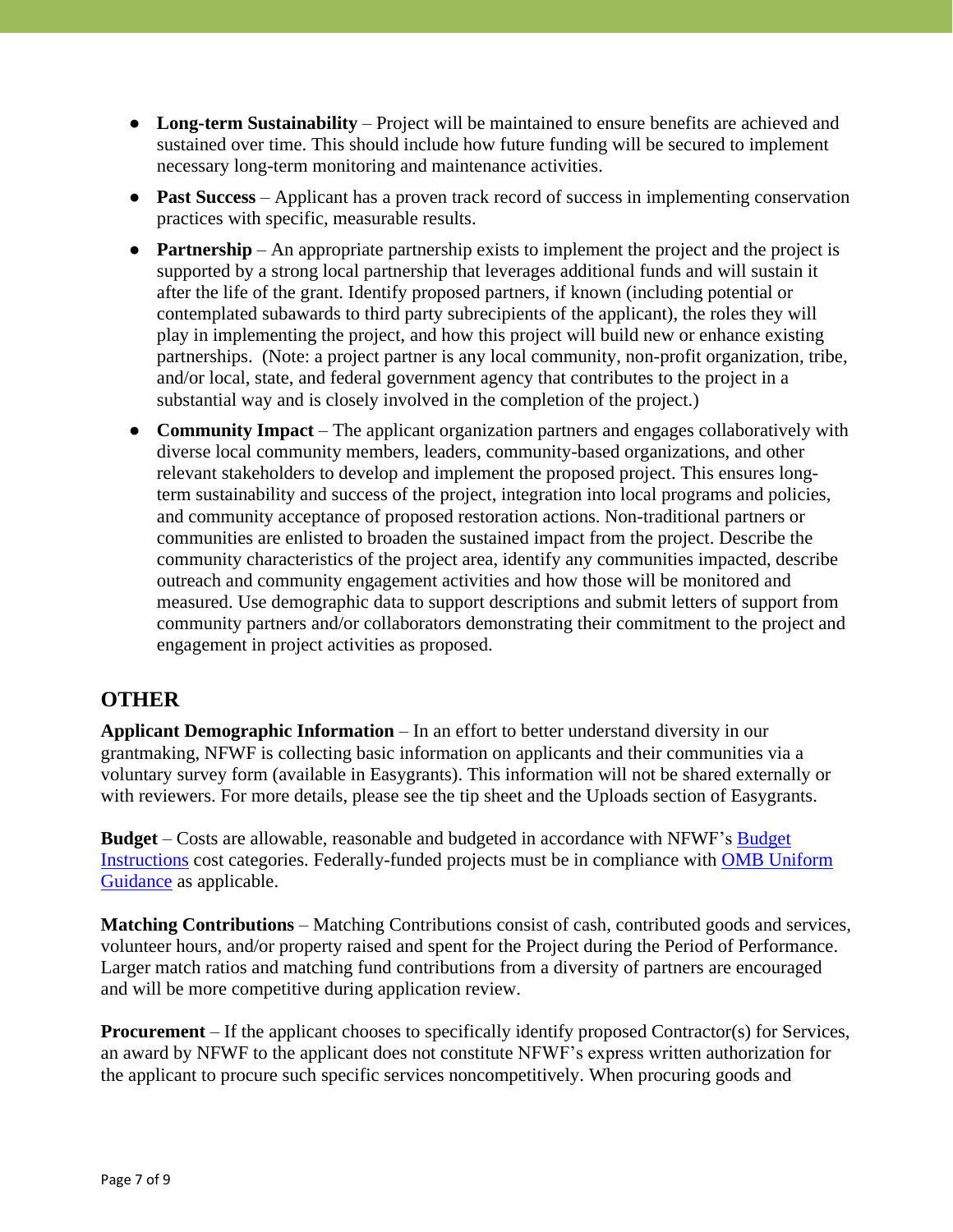services, NFWF recipients must follow documented procurement procedures which reflect applicable laws and regulations.

**Publicity and Acknowledgment of Support** – Award recipients will be required to grant NFWF and the USDA Forest Service the right and authority to publicize the project and NFWF and the USDA's financial support for the grant in press releases, publications and other public communications. Recipients may also be asked by NFWF to provide high-resolution (minimum 300 dpi) photographs depicting the project.

**Receiving Award Funds** – Award payments are primarily reimbursable. Projects may request funds for reimbursement at any time after completing a signed agreement with NFWF. A request of an advance of funds must be due to an imminent need of expenditure and must detail how the funds will be used and provide justification and a timeline for expected disbursement of these funds.

**Compliance Requirements** – Projects selected may be subject to requirements under the National Environmental Policy Act, Endangered Species Act (state and federal), and National Historic Preservation Act. Documentation of compliance with these regulations must be approved prior to initiating activities that disturb or alter habitat or other features of the project site(s). Applicants should budget time and resources to obtain the needed approvals. As may be applicable, successful applicants may be required to comply with additional Federal, state or local requirements and obtain all necessary permits and clearances.

**Permits** – Successful applicants will be required to provide sufficient documentation that the project expects to receive or has received all necessary permits and clearances to comply with any Federal, state or local requirements. Where projects involve work in the waters of the United States, NFWF strongly encourages applicants to conduct a permit pre-application meeting with the Army Corps of Engineers prior to submitting their proposal. In some cases, if a permit pre-application meeting has not been completed, NFWF may require successful applicants to complete such a meeting prior to grant award.

**Federal Funding** – The availability of federal funds estimated in this solicitation is contingent upon the federal appropriations process. Funding decisions will be made based on level of funding and timing of when it is received by NFWF.

# **TIMELINE**

Dates of activities are subject to change. Please check the program page of the NFWF website for the most current dates and information: *[www.nfwf.org/greatlakes.](http://www.nfwf.org/greatlakes)*

Full Proposal Due Date May 5, 11:59pm ET Review Period May-August Awards Announced August

Applicant Webinar April 12, 11:00am to 12:00pm ET